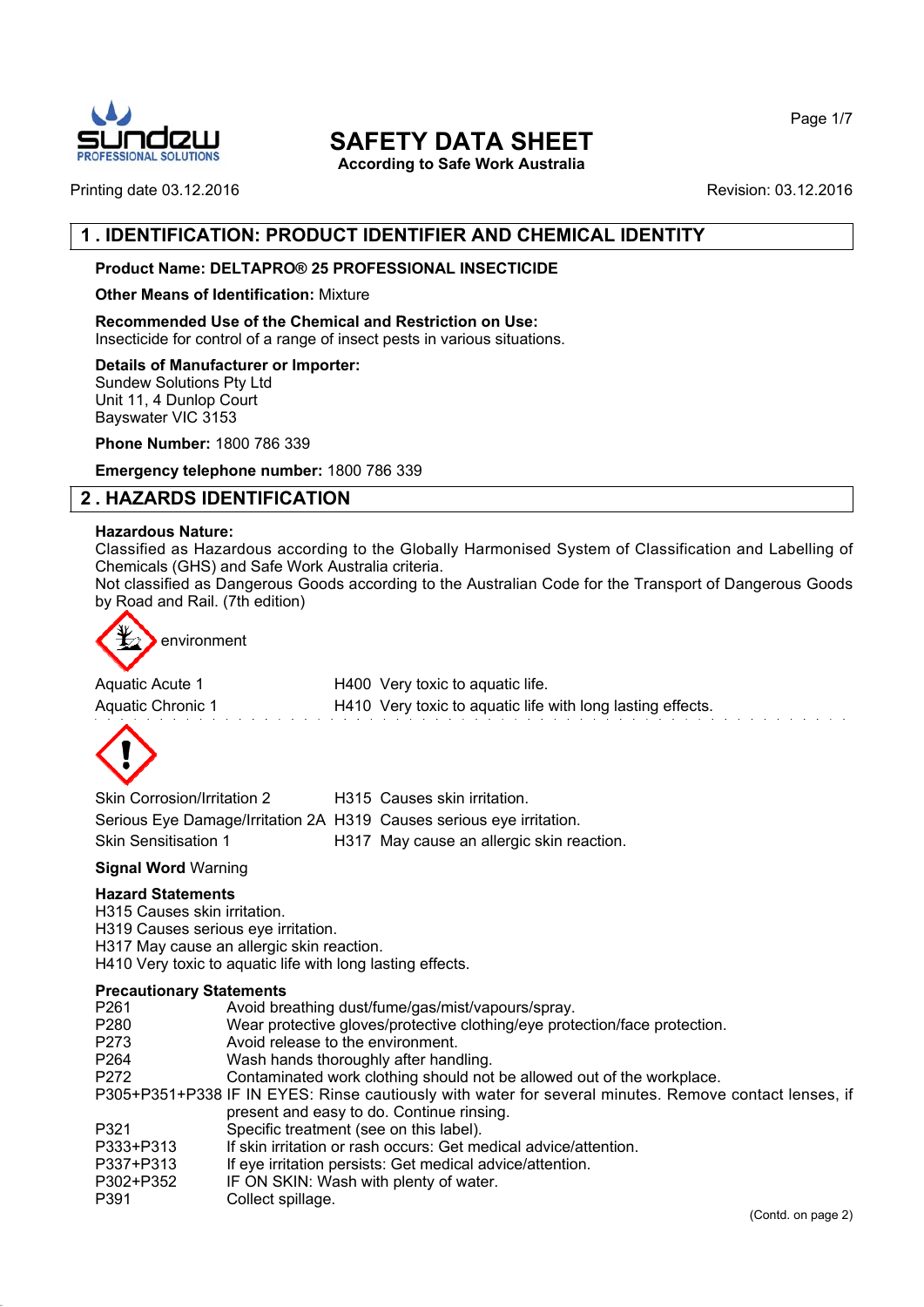**According to Safe Work Australia**

Printing date 03.12.2016 **Revision: 03.12.2016** Revision: 03.12.2016

#### **Product Name: DELTAPRO® 25 PROFESSIONAL INSECTICIDE**

(Contd. of page 1)

P362+P364 Take off contaminated clothing and wash it before reuse. P501 Dispose of contents/container in accordance with local/regional/national regulations.

## **3 . COMPOSITION AND INFORMATION ON INGREDIENTS**

#### **Chemical Characterization: Mixtures**

**Description:** Mixture of substances listed below with nonhazardous additions.

## **Hazardous Components:**

| <u>Hazaravus Oomponemis.</u> |                                                                                                                                                                                                                                                                |          |
|------------------------------|----------------------------------------------------------------------------------------------------------------------------------------------------------------------------------------------------------------------------------------------------------------|----------|
|                              | 52918-63-5 deltamethrin (ISO)                                                                                                                                                                                                                                  | 2.5%     |
|                              | Acute Toxicity (Oral) 3, H301; Acute Toxicity (Inhalation) 3, H331; Aquatic Acute 1,<br>H400; Aquatic Chronic 1, H410                                                                                                                                          |          |
|                              | [310] 55965-84-9 Mixture of: 5-chloro-2-methyl-4-isothiazolin-3-one and 2-methyl-2Hisothiazol-3-one                                                                                                                                                            | $0.25\%$ |
|                              | Acute Toxicity (Oral) 3, H301; Acute Toxicity (Dermal) 3, H311; Acute Toxicity (Inhalation) 3, H331; $\leftrightarrow$ Skin Corrosion/Irritation 1A, H314; $\leftrightarrow$ Aquatic Acute 1, H400;<br>Aquatic Chronic 1, H410; (b) Skin Sensitisation 1, H317 |          |
| EIDST AIN MEASHDES           |                                                                                                                                                                                                                                                                |          |

## **4 . FIRST AID MEASURES**

#### **Inhalation:**

If inhaled, remove to fresh air. If not breathing, give artificial respiration. If breathing is difficult, give oxygen. Seek medical attention if breathing problems develop.

#### **Skin Contact:**

In case of skin irritation, remove contaminated clothing and wash affected areas with water and soap for 10 minutes. Seek medical attention.

#### **Eye Contact:**

In case of eye contact, hold eyelids open and rinse with water for at least 15 minutes. Seek medical attention if symptoms occur.

#### **Ingestion:**

If swallowed, do not induce vomiting. Immediately rinse mouth with water. Give a glass of water. Never give anything by mouth to an unconscious person. Seek medical attention.

#### **Symptoms Caused by Exposure:**

Inhalation: Vapours may cause respiratory discomfort. Inhalation of high vapour concentration may cause chest tightness and pulmonary oedema.

Skin Contact: May cause mild skin irritation, numbness, stinging or burning sensation.

Eye Contact: May cause eye irritation, stinging, reddening and watering.

Ingestion: May be harmful if swallowed. Ingestion causes nausea, vomiting, diarrhoea, abdominal pain, and salivation.

Potential CNS effects are dizziness, blurred vision, headache, listlessness, anorexia, somnolence, seizures, convulsions, tremor and coma.

## **5 . FIRE FIGHTING MEASURES**

**Suitable Extinguishing Media:** Water spray, carbon dioxide, foam and dry chemical.

#### **Specific Hazards Arising from the Chemical:**

Hazardous combustion products include oxides of carbon and nitrogen, hydrogen cyanide and hydrogen bromide.

#### **Special Protective Equipment and Precautions for Fire Fighters:**

When fighting a major fire wear self-contained breathing apparatus and protective equipment.

(Contd. on page 3)

Page 2/7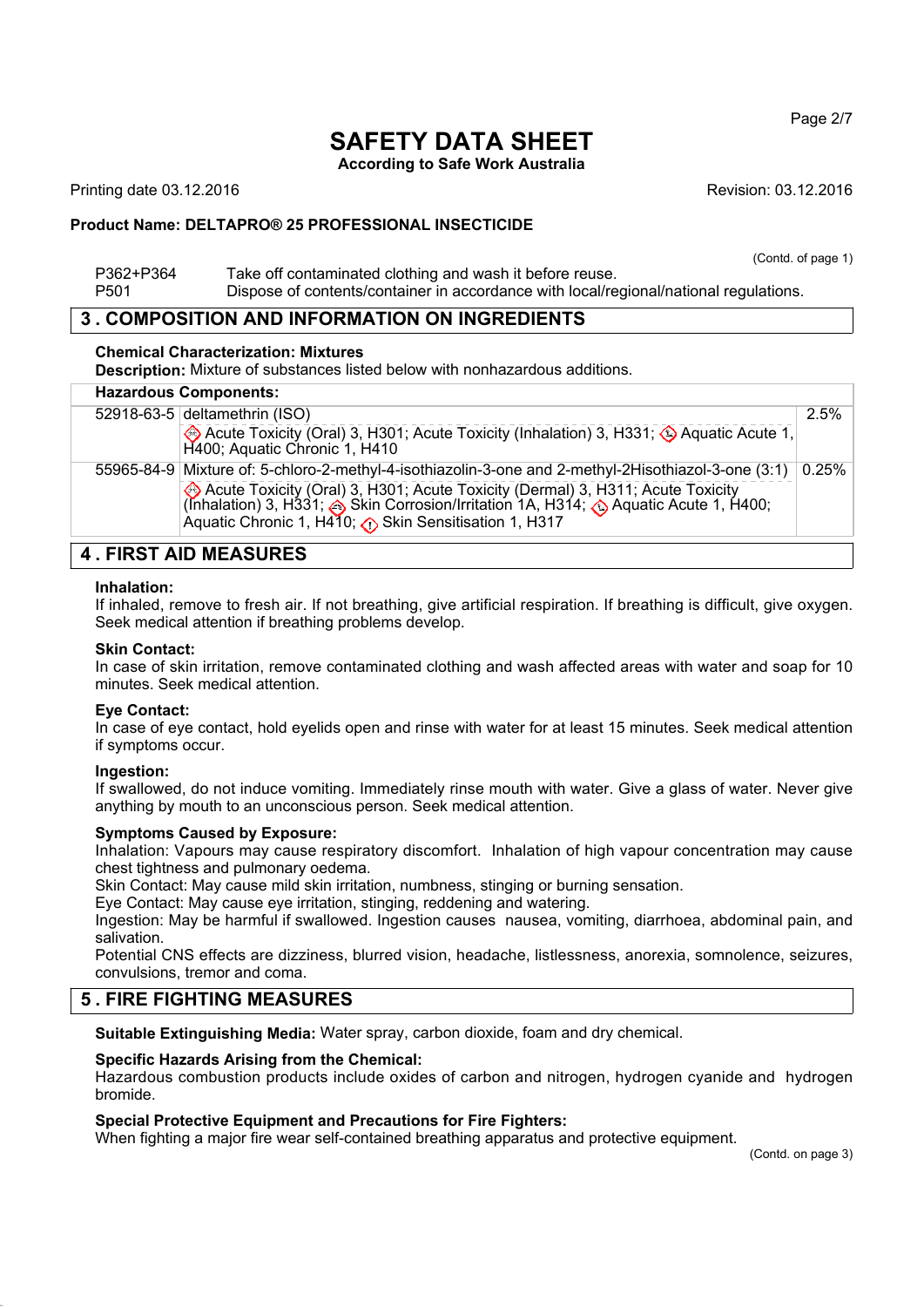**According to Safe Work Australia**

Printing date 03.12.2016 **Revision: 03.12.2016** Revision: 03.12.2016

#### **Product Name: DELTAPRO® 25 PROFESSIONAL INSECTICIDE**

(Contd. of page 2)

## **6 . ACCIDENTAL RELEASE MEASURES**

#### **Personal Precautions, Protective Equipment and Emergency Procedures:**

Wear approved respiratory protection, chemical resistant gloves, protective clothing and safety boots. Evacuate all non-essential personnel from affected area. Do not breathe vapours.

#### **Environmental Precautions:**

In the event of a major spill, prevent spillage from entering drains or water courses.

#### **Methods and Materials for Containment and Cleaning Up:**

Stop leak if safe to do so and absorb spill with sand, earth, vermiculite or some other absorbent material. Collect the spilled material and place into a suitable container for disposal. Wash spill area, preventing runoff from entering drains.

## **7 . HANDLING AND STORAGE**

#### **Precautions for Safe Handling:**

Contaminated work clothing must not be allowed out of the workplace.

Use of safe work practices are recommended to avoid eye or skin contact and inhalation of vapours.

Food, beverages and tobacco products should not be stored or consumed where this material is in use. Always wash hands before smoking, eating, drinking or using the toilet. Wash contaminated clothing and other protective equipment before storage or re-use. Provide eyewash fountains and safety showers in close proximity to points of potential exposure.

#### **Conditions for Safe Storage:**

Store in a cool, dry and well ventilated area. Keep in original container, tightly closed when not in use. Protect from direct sunlight and frost. Keep away from oxidising agents, strong acids and alkalis.

## **8 . EXPOSURE CONTROLS AND PERSONAL PROTECTION**

#### **Exposure Standards:**

The product does not contain any relevant quantities of materials with critical values that have to be monitored at the workplace.

#### **57-55-6 1,2-Propanediol**

WES TWA: 474\* 10\*\* mg/m<sup>3</sup>, 150\* ppm \*vapour&particluates;\*\*particulates only

**Engineering Controls:** Ensure adequate ventilation of the working area.

#### **Respiratory Protection:**

Use an approved vapour respirator under conditions where exposure to the substance is apparent (e.g. generation of high concentrations of mist or vapour, inadequate ventilation, development of respiratory tract irritation) and engineering controls are not feasible. See Australian Standards AS/NZS 1715 and 1716 for more information.

#### **Skin Protection:**

PVC or rubber gloves. See Australian/New Zealand Standard AS/NZS 2161 for more information. When selecting gloves for use against certain chemicals, the degradation resistance, permeation rate and permeation breakthrough time should be considered.

Occupational protective clothing (depending on conditions in which it has to be used, in particular as regards the period for which it is worn, which shall be determined on the basis of the seriousness of the risk, the frequency of exposure to the risk, the characteristics of the workstation of each worker and the performance of the protective clothing). See Australian/New Zealand Standard AS/NZS 4501 for more information.

(Contd. on page 4)

Page 3/7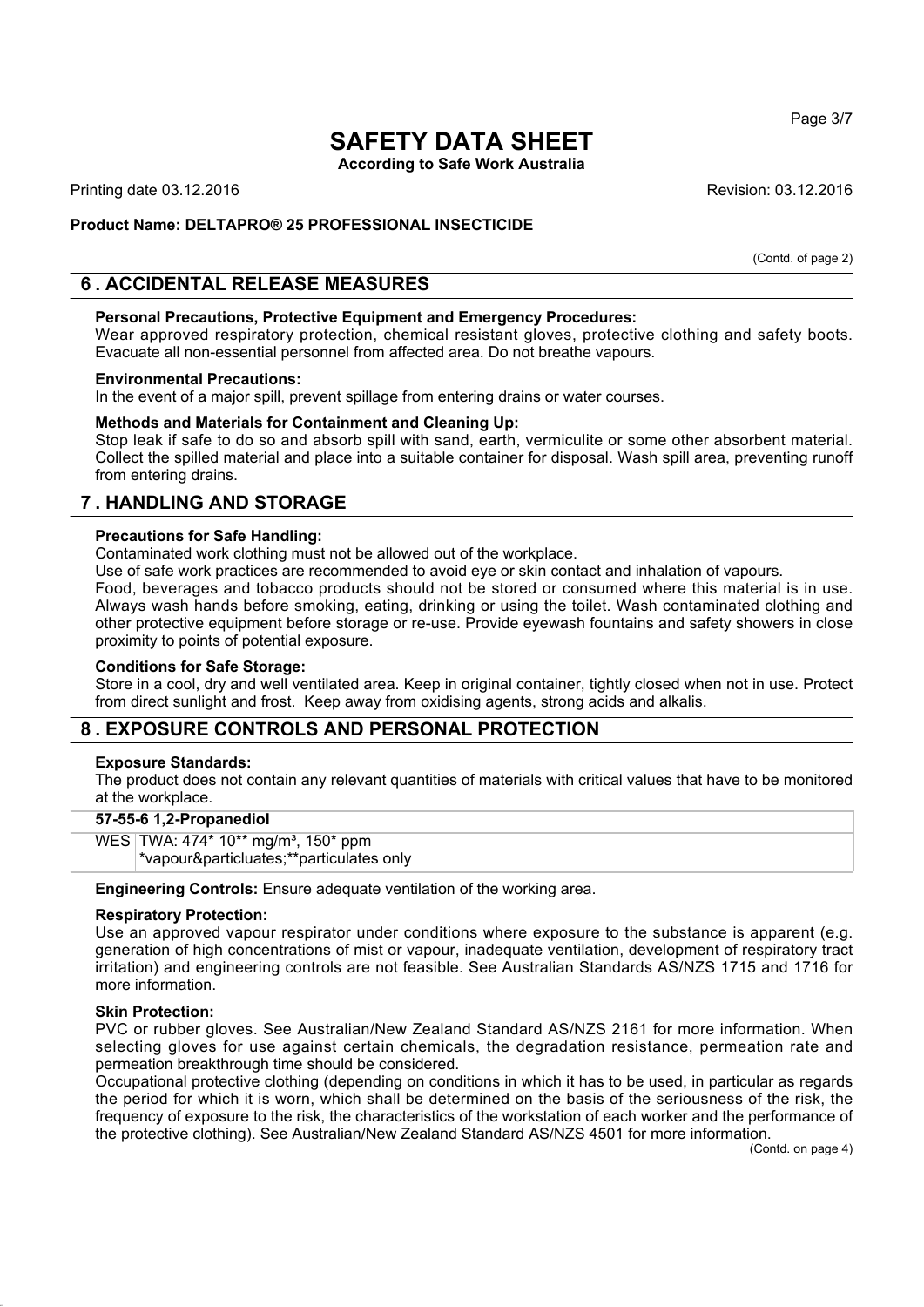**According to Safe Work Australia**

Printing date 03.12.2016 **Revision: 03.12.2016** Revision: 03.12.2016

#### **Product Name: DELTAPRO® 25 PROFESSIONAL INSECTICIDE**

#### **Eye and Face Protection:**

Eye and face protectors for protection against splashing materials or liquids. See Australian/New Zealand Standard AS/NZS 1337 for more information.

#### **9 . PHYSICAL AND CHEMICAL PROPERTIES**

| Appearance:                                                                  |                          |
|------------------------------------------------------------------------------|--------------------------|
| Form:                                                                        | Opaque liquid            |
| Colour:                                                                      | White                    |
| Odour:                                                                       | No information available |
| <b>Odour Threshold:</b>                                                      | No information available |
| pH-Value:                                                                    | $3-5$                    |
| <b>Melting point/Melting range:</b>                                          | No information available |
| <b>Initial Boiling Point/Boiling Range:</b>                                  | 100 $^{\circ}$ C         |
| <b>Flash Point:</b>                                                          | Not applicable           |
| <b>Flammability:</b>                                                         | Product is not flammable |
| <b>Auto-ignition Temperature:</b>                                            | No information available |
| <b>Decomposition Temperature:</b>                                            | No information available |
| <b>Explosion Limits:</b>                                                     |                          |
| Lower:                                                                       | Not applicable           |
| Upper:                                                                       | Not applicable           |
| <b>Vapour Pressure:</b>                                                      | No information available |
| Relative Density at 20 °C:                                                   | 1.016                    |
| <b>Vapour Density:</b>                                                       | No information available |
| <b>Evaporation Rate:</b>                                                     | No information available |
| <b>Solubility in Water:</b>                                                  | Forms a suspension.      |
| Partition Coefficient (n-octanol/water) at 25 °C: 4.6 log POW (deltamethrin) |                          |

## **10 . STABILITY AND REACTIVITY**

**Possibility of Hazardous Reactions:** Hazardous polymerisation will not occur.

**Chemical Stability:** Stable at ambient temperature and under normal conditions of use.

**Conditions to Avoid:** Direct sunlight and frost.

**Incompatible Materials:** Oxidising agents, strong acids and alkalis.

#### **Hazardous Decomposition Products:**

Oxides of carbon and nitrogen, hydrogen cyanide and hydrogen bromide.

## **11 . TOXICOLOGICAL INFORMATION**

| <b>Toxicity:</b>              |  |                                                                        |
|-------------------------------|--|------------------------------------------------------------------------|
|                               |  | LD <sub>50</sub> /LC <sub>50</sub> Values Relevant for Classification: |
| 52918-63-5 deltamethrin (ISO) |  |                                                                        |
| Oral                          |  | LD50 $>15000$ mg/kg (rat)                                              |
| Dermal                        |  | LD50 $ >$ 10000 mg/kg (rat)                                            |
|                               |  | Inhalation $ LC50  > 2.3$ mg/L/4hr (rat)                               |

## **Acute Health Effects**

**Inhalation:**

Vapours may cause respiratory discomfort and may be harmful if inhaled. Inhalation of high vapour concentration may cause chest tightness and pulmonary oedema.

**Skin:** Causes skin irritation, numbness, stinging or burning sensation.

Page 4/7

(Contd. of page 3)

(Contd. on page 5)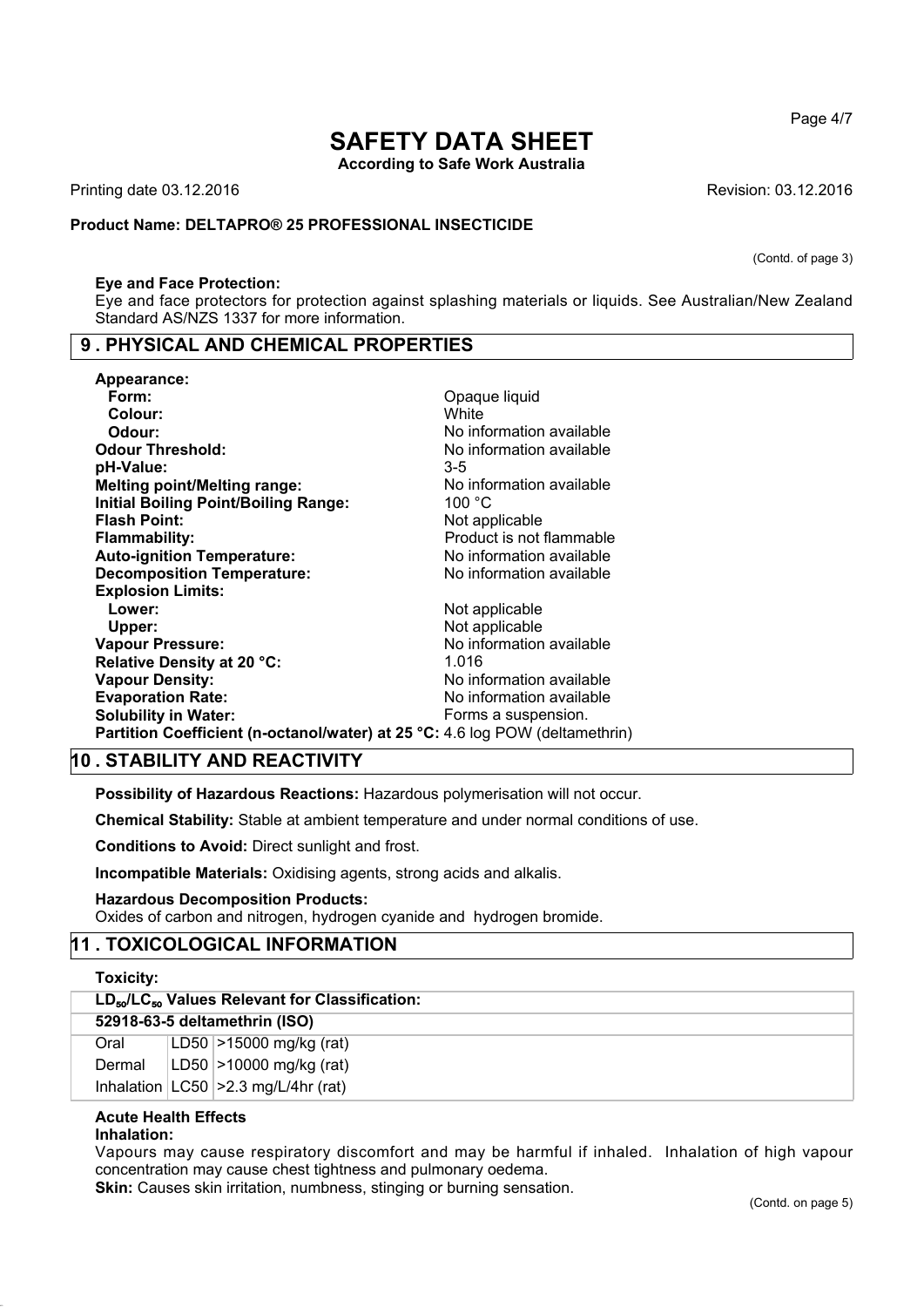**According to Safe Work Australia**

Printing date 03.12.2016 **Revision: 03.12.2016** Revision: 03.12.2016

#### **Product Name: DELTAPRO® 25 PROFESSIONAL INSECTICIDE**

(Contd. of page 4)

**Eye:** Causes eye irritation, stinging, reddening and watering. **Ingestion:**

May be harmful if swallowed. Ingestion causes nausea, vomiting, diarrhoea, abdominal pain, and salivation. Potential CNS effects are dizziness, blurred vision, headache, listlessness, anorexia, somnolence, seizures, convulsions, tremor and coma.Vapours may cause respiratory discomfort. Inhalation of high vapour concentration may cause similar to that of ingestion.

**Skin Corrosion / Irritation: Causes skin irritation.** 

**Serious Eye Damage / Irritation:** Causes serious eye irritation.

**Respiratory or Skin Sensitisation:** May cause an allergic skin reaction.

**Germ Cell Mutagenicity:** Based on classification principles, the classification criteria are not met.

**Carcinogenicity:** This product does NOT contain any IARC listed chemicals.

**Reproductive Toxicity:** Based on classification principles, the classification criteria are not met.

#### **Specific Target Organ Toxicity (STOT) - Single Exposure:**

Based on classification principles, the classification criteria are not met.

#### **Specific Target Organ Toxicity (STOT) - Repeated Exposure:**

Based on classification principles, the classification criteria are not met.

**Aspiration Hazard:** Based on classification principles, the classification criteria are not met.

**Chronic Health Effects:** No information available

#### **Existing Conditions Aggravated by Exposure:** No information available

#### **Additional toxicological information:**

The Australian Acceptable Daily Intake (ADI) for deltamethrin for a human is 0.01 mg/kg/day, set for the public for daily, lifetime exposure. This is based on the NOEL of 1 mg/kg/day, the level determined to show no effects during long term exposure for the most sensitive indicators and the most sensitive species. (Ref: Comm. Dept. of Health and Ageing Office of Chemical Safety, 'ADI List', June 2014).

## **12 . ECOLOGICAL INFORMATION**

**Ecotoxicity:** Deltamethrin is toxic to bees.

#### **Aquatic toxicity:**

Fish toxicity:  $LC_{50} = 0.001 - 0.01$ mg/L/96 hr Daphnia toxicity:  $LC_{50} = 3.5 \mu g/L/48$  hr Toxicity to algae:  $EC_{50} > 9.1$ mg/L/96 hr Highly toxic to aquatic life with long lasting effects.

**Persistence and Degradability:** Deltamethrin is not considered persistent in the environment.

**Bioaccumulative Potential:** No information available

**Mobility in Soil:** No information available **Other adverse effects:** No information available

## **13 . DISPOSAL CONSIDERATIONS**

**Disposal Methods and Containers:** Dispose according to applicable local and state government regulations.

#### **Special Precautions for Landfill or Incineration:**

Please consult your state Land Waste Management Authority for more information.

Page 5/7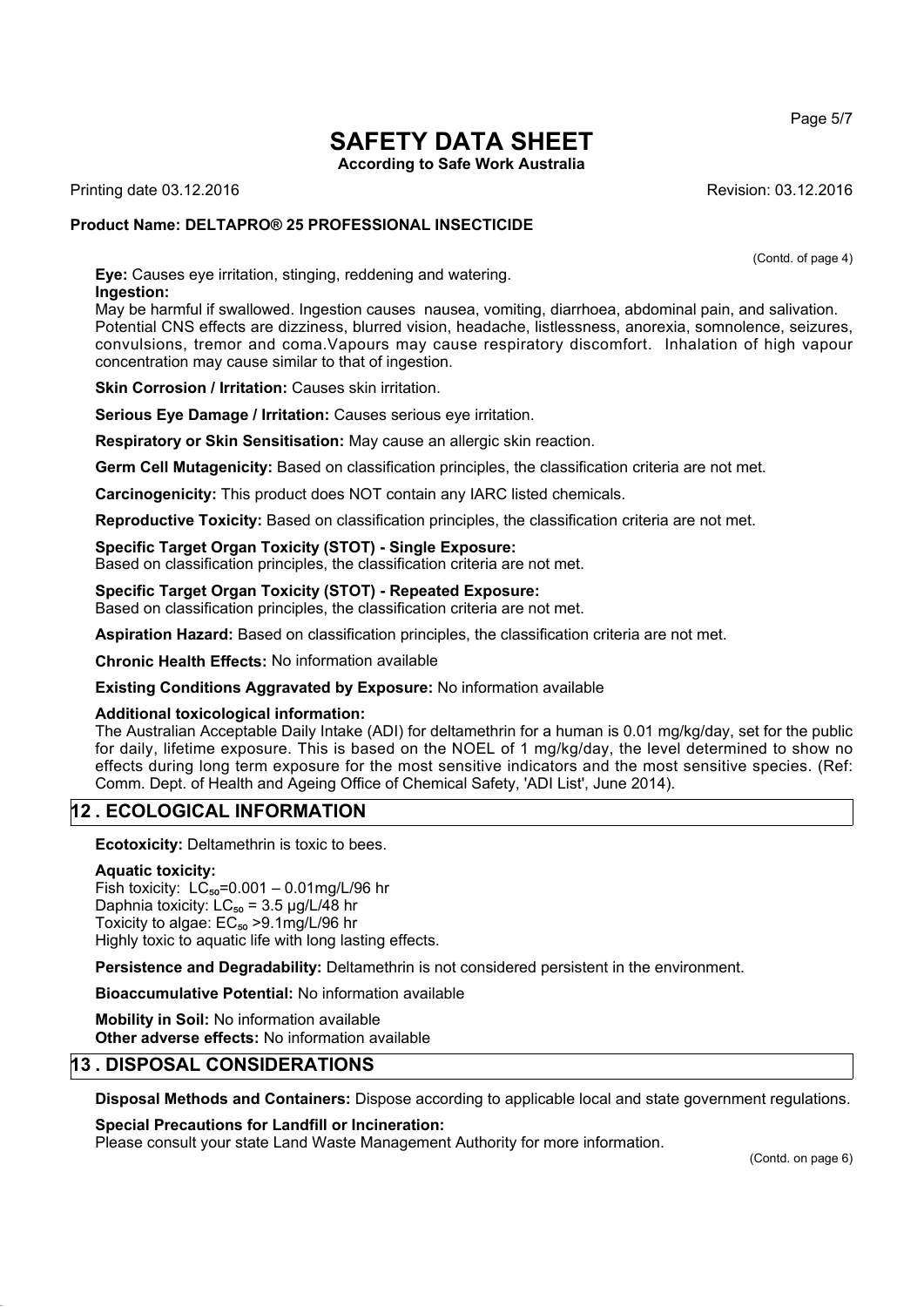**According to Safe Work Australia**

Printing date 03.12.2016 **Revision: 03.12.2016** Revision: 03.12.2016

**Product Name: DELTAPRO® 25 PROFESSIONAL INSECTICIDE**

(Contd. of page 5)

## **14 . TRANSPORT INFORMATION**

| <b>UN Number</b><br><b>ADG</b><br><b>IMDG, IATA</b>                         | Not regulated<br>UN3082                                                 |
|-----------------------------------------------------------------------------|-------------------------------------------------------------------------|
| <b>Proper Shipping Name</b><br><b>ADG</b><br><b>IMDG, IATA</b>              | Not regulated<br>ENVIRONMENTALLY HAZARDOUS SUBSTANCE,<br>LIQUID, N.O.S. |
| <b>Dangerous Goods Class</b><br><b>ADG Class:</b><br><b>IMDG Class:</b>     | Not regulated<br>9 Miscellaneous dangerous substances and articles.     |
| <b>Packing Group:</b><br><b>ADG</b><br><b>IMDG, IATA</b>                    | Not regulated<br>$\mathbf{III}$                                         |
| <b>Marine pollutant:</b>                                                    | No<br>Symbol (fish and tree)                                            |
| <b>EMS Number:</b>                                                          | $F-A, S-F$                                                              |
| <b>Hazchem Code:</b>                                                        | .3Z                                                                     |
| <b>Special Provisions:</b>                                                  | 179, 274, 331, 335, AU01                                                |
| <b>Limited Quantities:</b>                                                  | 5L                                                                      |
| Packagings & IBCs - Packing Instruction:                                    | P001, IBC03, LP01                                                       |
| Packagings & IBCs - Special Packing Provisions: PP1                         |                                                                         |
| <b>Portable Tanks &amp; Bulk Containers - Instructions: T4</b>              |                                                                         |
| <b>Portable Tanks &amp; Bulk Containers - Special</b><br><b>Provisions:</b> | TP1, TP29                                                               |
| <b>15. REGULATORY INFORMATION</b>                                           |                                                                         |
| <b>Australian Inventory of Chemical Substances:</b>                         |                                                                         |

## **Australian Inventory of Chemical Substances:** 52918-63-5 deltamethrin (ISO) 57-55-6 1,2-Propanediol

55965-84-9 Mixture of: 5-chloro-2-methyl-4-isothiazolin-3-one and 2-methyl-2Hisothiazol-3-one (3:1)

#### **Standard for the Uniform Scheduling of Drugs and Poisons (SUSMP) - Poison Schedule:** Poisons Schedule: 6

## **16 . OTHER INFORMATION**

#### **Date of Preparation or Last Revision:** 03.12.2016

**Prepared by: MSDS.COM.AU Pty Ltd www.msds.com.au** 

#### **Abbreviations and acronyms:**

ADG: Australian Dangerous Goods IMDG: International Maritime Code for Dangerous Goods IATA: International Air Transport Association GHS: Globally Harmonised System of Classification and Labelling of Chemicals CAS: Chemical Abstracts Service (division of the American Chemical Society)

LC<sub>50</sub>: Lethal concentration, 50 percent

Page 6/7

(Contd. on page 7)